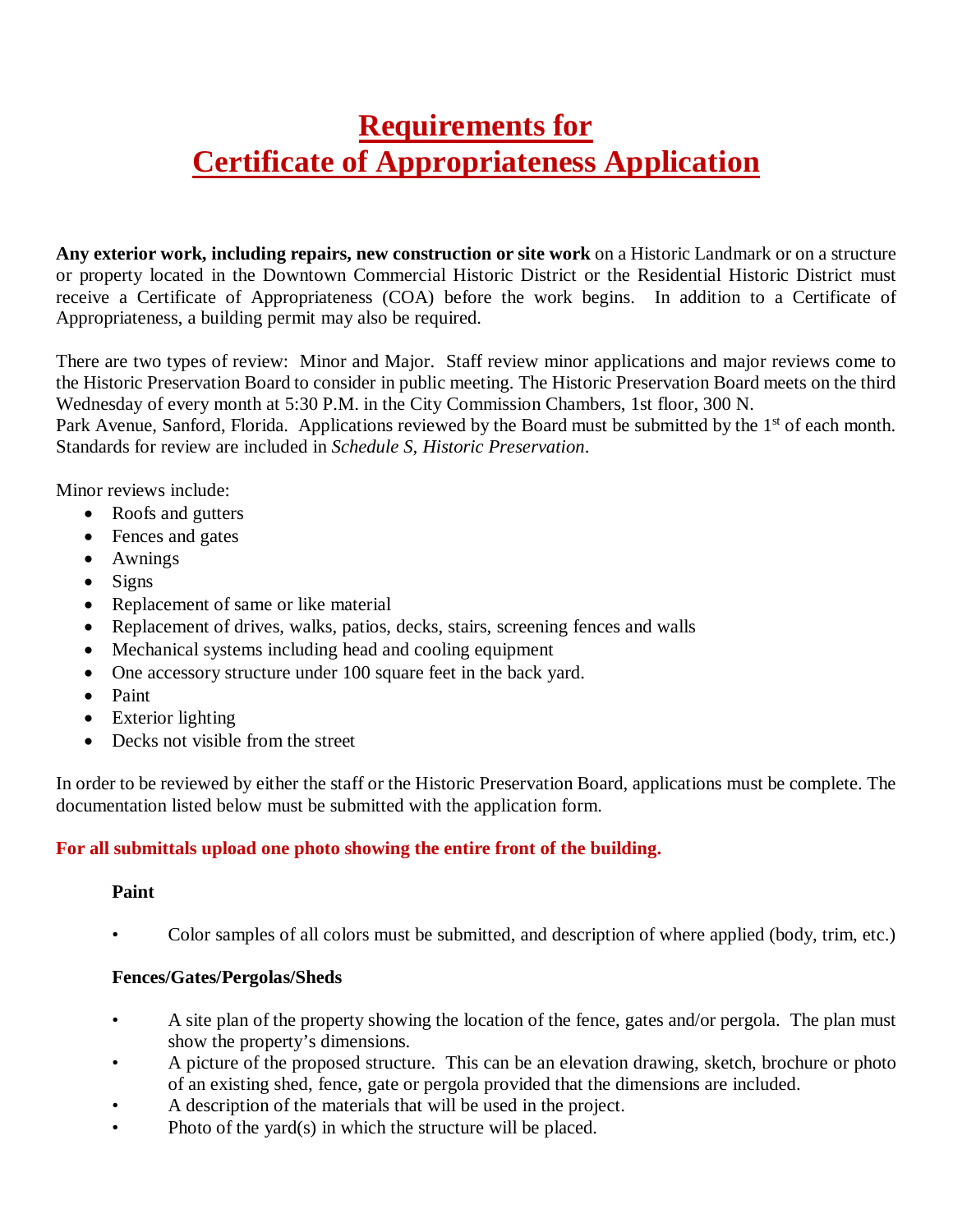## **New Construction/Additions**

- Elevation drawings to scale of each façade indicating proposed alterations or additions. Drawing must clearly depict the existing building and the proposed changes.
- Site plan showing lot dimensions, location and dimensions of existing building(s), location and dimensions of proposed addition, location of all exterior ground and roof mounted equipment.
- Description and/or samples/product specifications of materials to be used.
- Where applicable, drawings and site plan of other improvements such as fences, walkways, lighting, decks, etc.
- Photos of existing structure.

## **Awnings/Signs**

- Sketch or elevation drawing/photo of the building façade with proposed sign/awning.
- Dimensioned drawing of awning/sign.
- Sample colors.
- Photo of building

## **Site Improvements/Driveway/Walkway/AC/Mechanical**

- Site plan showing lot dimensions, location and dimensions of existing building, location and dimensions of proposed improvements.
- Description and/or samples of materials to be used.
- Indicate if AC installation will require new pads or re-use existing

## **Replacement Windows/Doors**

- Photos of building facades where replacement will occur.
- Photos of each deteriorated windows/doors.
- Dimensions of all replacement windows and doors and the existing dimensions of the openings.
- Pictures (brochures or photos) of the proposed windows/doors.
- Completed Window Survey.
- Composition of proposed replacement windows/doors.
- Written reason for replacement. Explanation of how the proposed replacement complies with Secretary of Interior's standard: Deteriorated historic features shall be repaired rather than replaced. Where the severity of deterioration requires replacement of a distinctive feature, the new feature shall match the old in design, color, texture, and other visual qualities and, where possible, materials. Replacement of missing features shall be substantiated by documentary, physical, or pictorial evidence.

## **Replacement Siding/Flooring/Porch**

- Photo of existing deteriorated materials.
- Description of replacement materials.
- Written reason for replacement. Explanation of how the proposed replacement complies with Secretary of Interior's Standard: Deteriorated historic features shall be repaired rather than replaced. Where the severity of deterioration requires replacement of a distinctive feature, the new feature shall match the old in design, color, texture, and other visual qualities and, where possible, materials. Replacement of missing features shall be substantiated by documentary, physical, or pictorial evidence.